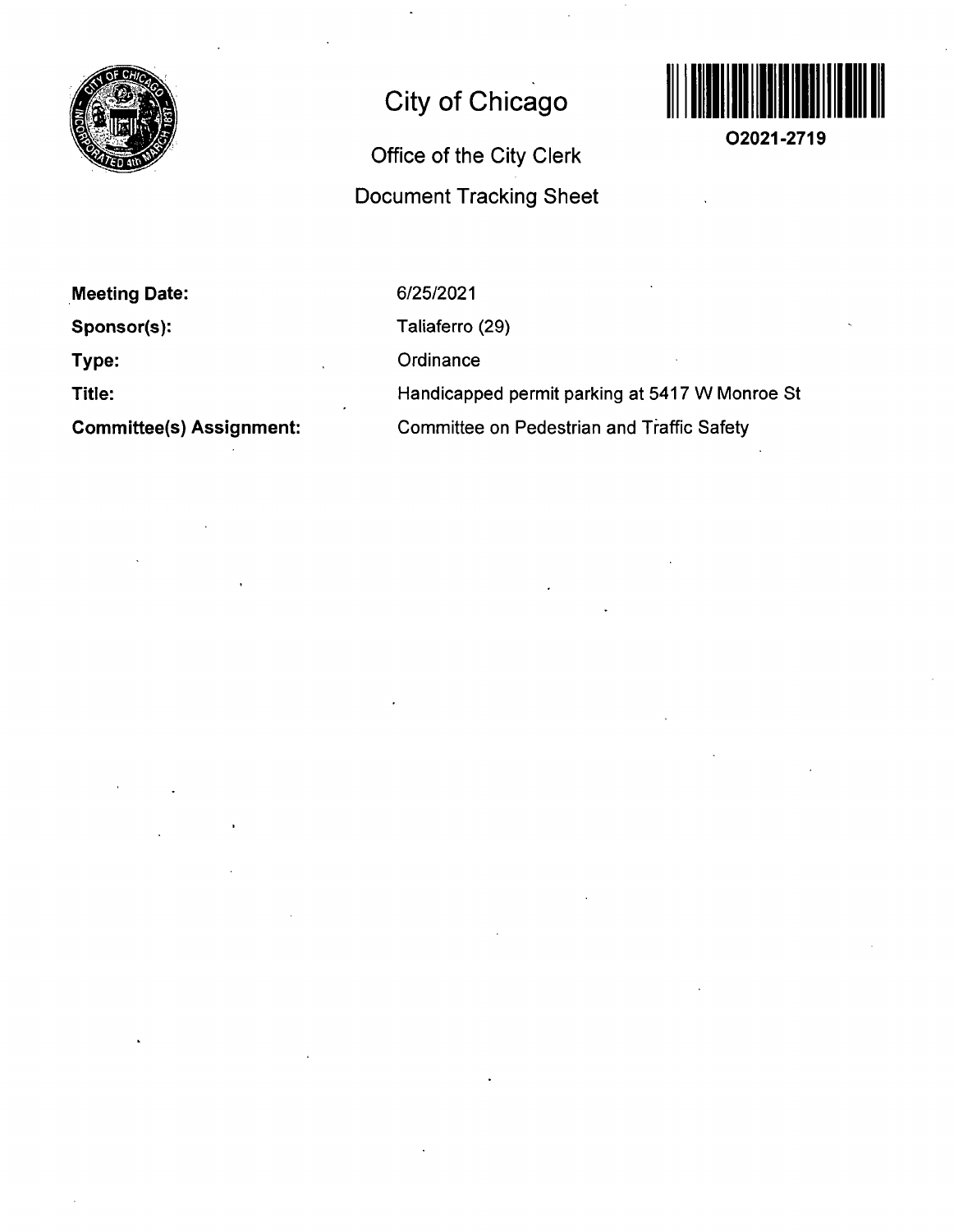## **MEMORANDUM FOR TRAFFIC REGULATIONS**

| <b>OVERRIDE</b>               |                                                                  |             |  |
|-------------------------------|------------------------------------------------------------------|-------------|--|
|                               | <b>PROHIBITION AGAINST PARKING (Except for the Handicapped):</b> |             |  |
|                               | Street. etc: West Monroe                                         | (Permit No. |  |
| Location, etc:                | 5417                                                             |             |  |
| Distance or Extent:<br>in the |                                                                  |             |  |
| Hours: Hours:                 | At all times<br>A.<br>sstelle in                                 |             |  |
| <u>Days:</u>                  | No exceptions                                                    |             |  |

i<br>Linda

**Contract** 

Toloferre  $\frac{\ell}{\ell}$ 

CHRISTOPHER TAILLAFERRO Alderman, 29<sup>th</sup> Ward

in Barbara

 $\Delta E_{\rm{max}}=2$